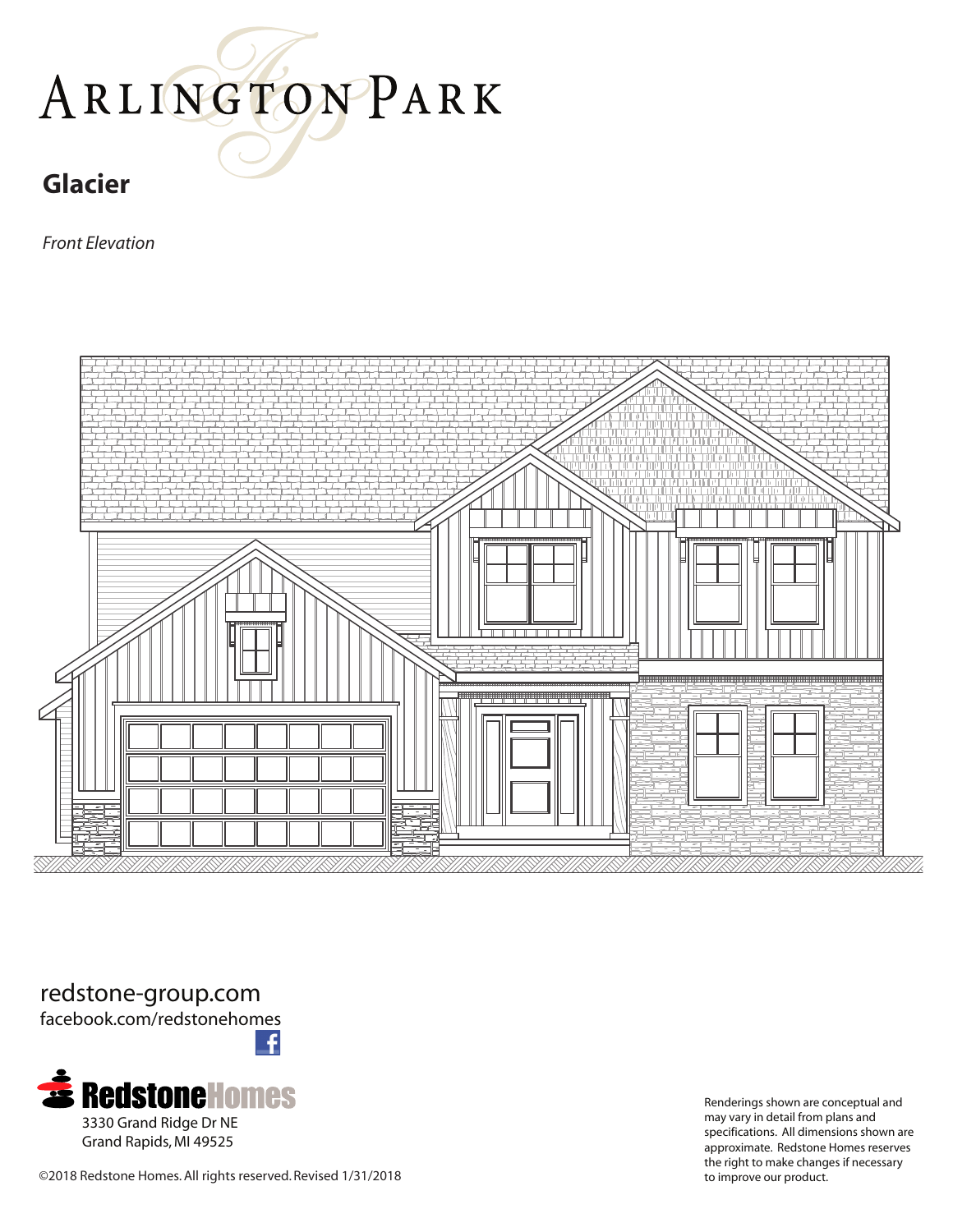## ARLINGTONPARK

## **Glacier**

*Main Level*

*2,613 Square Feet Total (1,378 Main, 1,235 Upper)*



#### redstone-group.com facebook.com/redstonehomes £



Renderings shown are conceptual and may vary in detail from plans and specifications. All dimensions shown are approximate. Redstone Homes reserves the right to make changes if necessary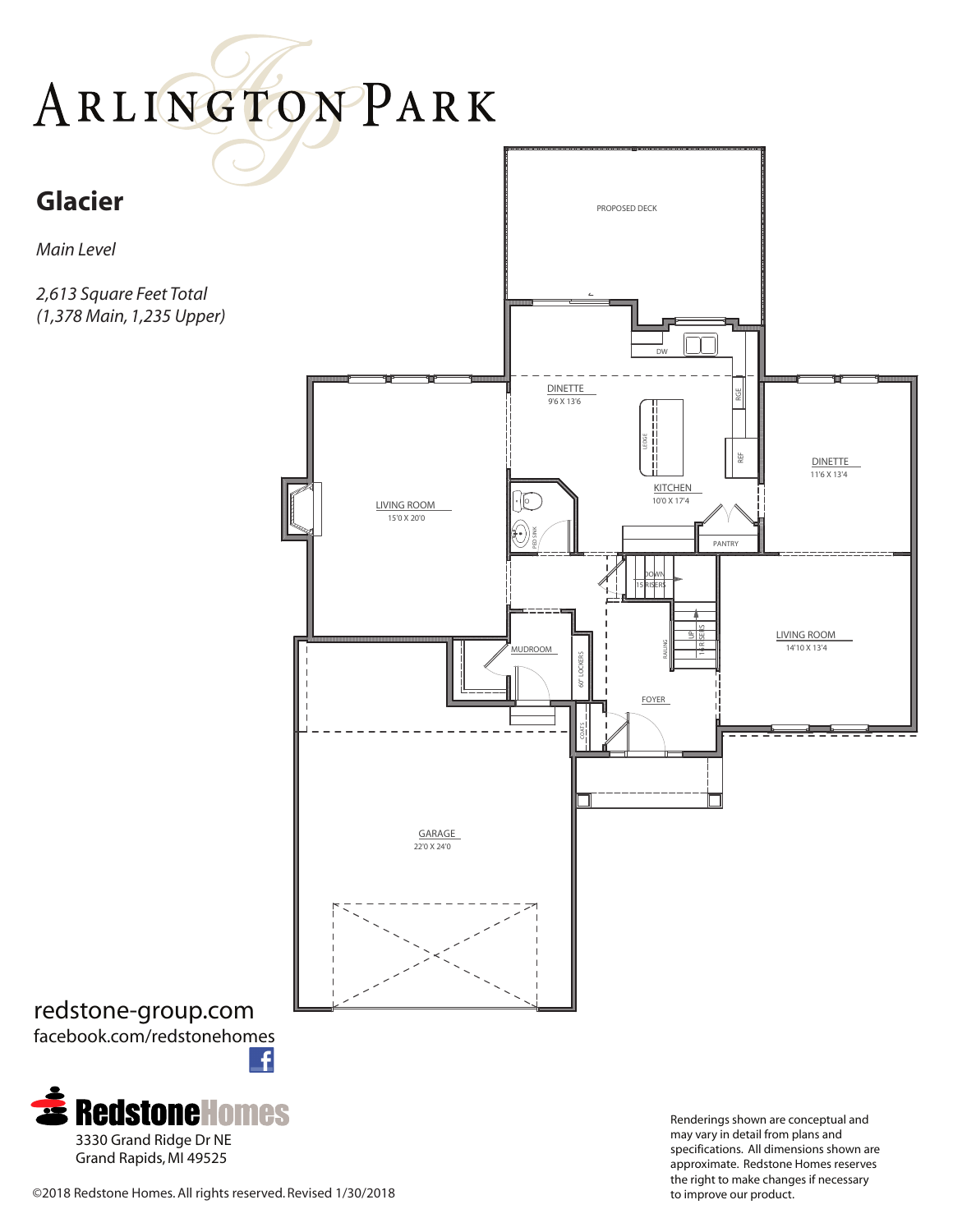# ARLINGTONPARK

## **Glacier**

*Upper Level*



redstone-group.com facebook.com/redstonehomes £



Renderings shown are conceptual and may vary in detail from plans and specifications. All dimensions shown are approximate. Redstone Homes reserves the right to make changes if necessary

©2018 Redstone Homes. All rights reserved. Revised 1/30/2018 to improve our product.